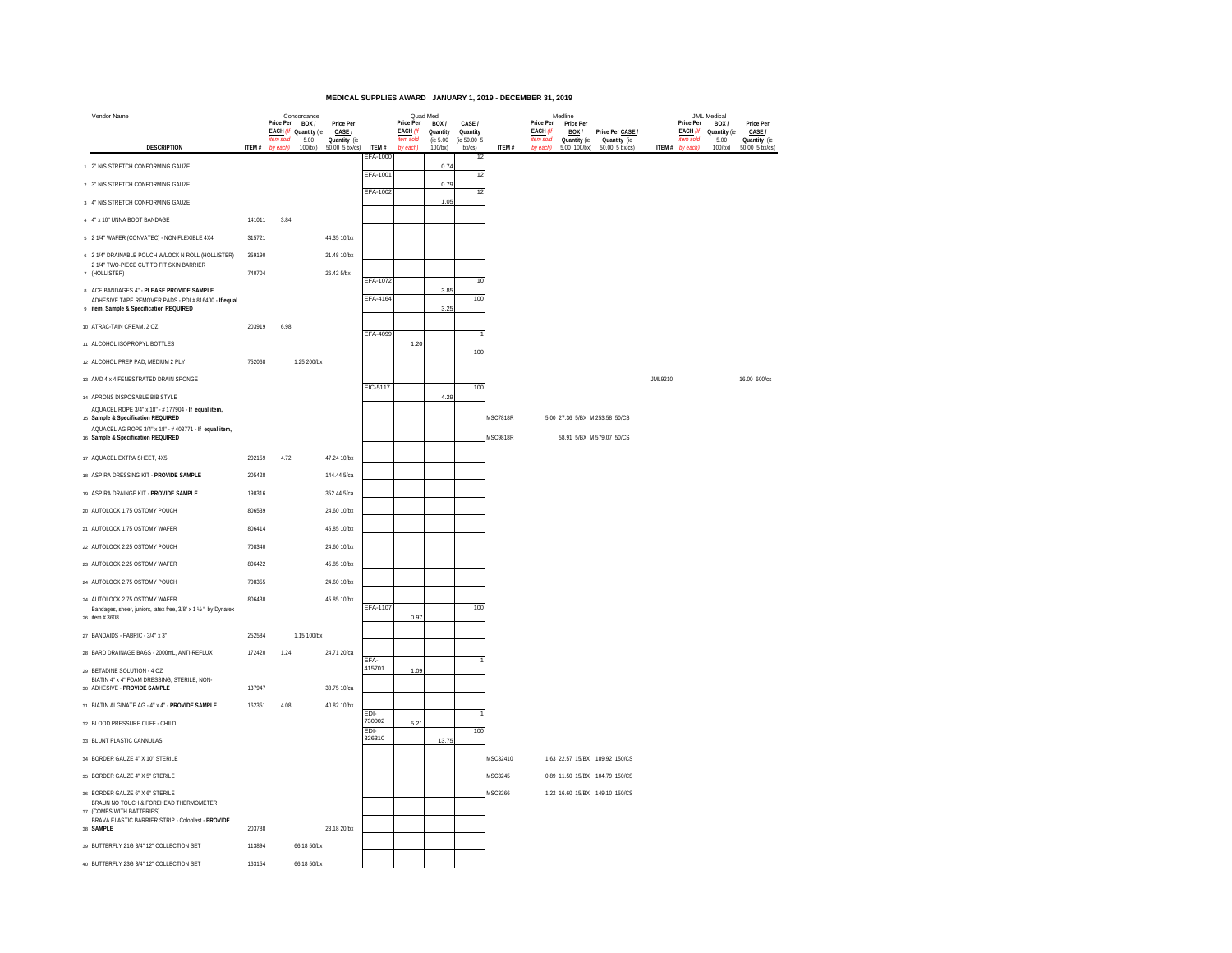| 41 BZK ANTISEPTIC TOWELETTES                                                                         |        |               |                        | EFA-4155       |      | 1.60  | 100 |              |             |             |         |              |
|------------------------------------------------------------------------------------------------------|--------|---------------|------------------------|----------------|------|-------|-----|--------------|-------------|-------------|---------|--------------|
| 42 CASTILE SOAP TOWLETEES 5" x 9"                                                                    | 709606 | 2.87 100/bx   |                        |                |      |       |     |              |             |             |         |              |
| 43 ChlorPrep 3mL Applicator                                                                          | 921387 | 36.77 25x3/bx |                        |                |      |       |     |              |             |             |         |              |
| 44 CHUX 17" x 24"                                                                                    | 749587 |               | 20.56 300/ca           |                |      |       |     |              |             |             |         |              |
| 45 Clinner, Nail, Toe, No-Eile, Large                                                                |        |               |                        |                |      |       |     |              |             |             | DY4893  | 4.80 12/hx   |
| CLOSED POUCH W/FILTER 2" - Hollister - PROVIDE<br>46 SAMPLE                                          | 158617 |               | 41.18 30/bx            | EFA-           |      |       | 24  |              |             |             |         |              |
| 47 COBAN, SELF-ADHERENT BANDAGE, 3" x 5YDS, TAN                                                      |        |               |                        | 107803<br>FFA- |      | 23.60 | 18  |              |             |             |         |              |
| 48 COBAN. SELF-ADHERENT BANDAGE, 4" x 5YDS. TAN                                                      |        |               |                        | 107804         |      | 21.05 |     |              |             |             |         |              |
| 49 COHESIVE SEALS - EAKIN # 839002 or equal<br>Coloplast Speedicath Plus Compact Female Intermittent | 101638 | 4 3 2         |                        |                |      |       |     | SOLI8390021  | 85 94 20/hx |             |         |              |
| so Catheter, Straight, Sterile, 14 FR, 3.5"                                                          | 611022 |               | 41.64 30/bx            |                |      |       |     |              |             |             |         |              |
| 51 COMBINE PADS 5" x 9", STERILE                                                                     | 237196 | 1.60 20/bx    |                        |                |      |       |     |              |             |             | JML7059 | 31.00 400/cs |
| 62 CONDOM CATHETERS<br>CONVEX SKIN BARRIER STRIP, 2 1/4" WAFER - Hollister -                         | 136219 | 1.32          | 131.82 100/bx          |                |      |       |     |              |             |             |         |              |
| 53 PROVIDE SAMPLE                                                                                    | 235505 |               | 38.02 5/bx             |                |      |       |     |              |             |             |         |              |
| 54 CPR FACE SHIELDS                                                                                  | 239100 | 1.06          | 105.88 100/ca          |                |      |       |     |              |             |             |         |              |
| 55 DENTAL BIBS                                                                                       | 600567 |               | 19.39 500/ca           |                |      |       |     |              |             |             |         |              |
| 56 DENTIPS, ORAL SWAB                                                                                | 113271 |               | 171.18 100/ca          | EDI-7449       |      |       |     |              |             |             |         |              |
| 57 DIGITAL ORAL THERMOMETER                                                                          |        |               |                        |                | 1.91 |       |     |              |             |             |         |              |
| 58 DIGITAL ORAL THERMOMETER SHEATHS                                                                  |        |               |                        |                |      |       |     |              |             |             | 5614    | 2.50 100/bx  |
| 59 36" DISPOSABLE INFANT TAPE MEASURE<br>DISPOSABLE BLOOD PRESSURE CUFF &                            | 642171 |               | 2.03 10/pk 20.34 10/ca |                |      |       |     |              |             |             |         |              |
| 60 SPHYGMOMANOMETER KIT                                                                              | 271621 | 5.88          | 58.83 10/ca            |                |      |       |     |              |             |             |         |              |
| 61 DOOR PULLEY EXERCISE SET                                                                          |        |               |                        |                |      |       |     | MDSP501010   | 16.51       |             |         |              |
| 62 DUO DERM CGF 4" x 4" HYDROCOLLOID DRESSINGS                                                       | 206937 |               | 11.18 5/bx             |                |      |       |     |              |             |             |         |              |
| 63 DUO DERM X-THIN 4" x 4" HYDROCOLLOID DRESSINGS                                                    | 135988 |               | 14.82 10/bx            |                |      |       |     |              |             |             |         |              |
| 64 EAR LOOP FACE MASK                                                                                |        |               |                        |                |      |       |     |              |             |             | 2210    | 2.00 50/bx   |
| 65 EMERY BOARD, 4.25"<br>ENDOFORM DERMAL TEMPLATE 2" X 2", OVINE                                     | 117365 | 182 144/hx    |                        |                |      |       |     |              |             |             |         |              |
| 66 COLLAGEN ECM, LATEX-FREE                                                                          | 206183 |               | 130.12 10/bx           |                |      |       |     |              |             |             |         |              |
| 67 ENEMA KIT, 1500cc, BAG/TUBE                                                                       |        |               |                        |                |      |       |     | DYND70100    | 1.79 N/A    | 54.23 48/CS |         |              |
| 68 14FR 5CC FOLEY CATHETER - ALL SILICONE                                                            | 750532 | 2.34          | 23.43 10/bx            |                |      |       |     |              |             |             |         |              |
| 69 14FR 30CC FOLEY CATHETER - ALL SILICONE                                                           |        |               |                        |                |      |       |     |              |             |             | 5083    | 24.00 10/bx  |
| 70 16FR 5CC FOLEY CATHETER - ALL SILICONE                                                            | 750535 |               | 23.43 10/bx            |                |      |       |     |              |             |             |         |              |
| 71 16FR 30CC FOLEY CATHETER - ALL SILICONE                                                           | 750541 |               | 23 43 10/hx            |                |      |       |     |              |             |             |         |              |
| 72 18FR 5CC FOLEY CATHETER - ALL SILICONE                                                            | 750538 |               | 23.43 10/bx            |                |      |       |     |              |             |             |         |              |
| 73 18FR 30CC FOLEY CATHETER - ALL SILICONE                                                           |        |               |                        |                |      |       |     |              |             |             | 5085    | 24.00 10/bx  |
| 74 20FR 5CC FOLEY CATHETER - ALL SILICONE                                                            | 260366 |               | 23.43 10/bx            |                |      |       |     |              |             |             |         |              |
| 75 20FR 30CC FOLEY CATHETER - ALL SILICONE                                                           |        |               |                        |                |      |       |     |              |             |             | 5086    | 24.00 10/bx  |
| 76 22ER 5CC FOLEY CATHETER - ALL SILICONE                                                            | 260367 |               | 23 43 10/hx            |                |      |       |     |              |             |             |         |              |
| 77 22FR 30CC FOLEY CATHETER - ALL SILICONE                                                           |        |               |                        |                |      |       |     |              |             |             | 5087    | 24.00 10/bx  |
| 78 24FR 5CC FOLEY CATHETER - ALL SILICONE                                                            | 260368 |               | 23.43 10/bx            |                |      |       |     |              |             |             |         |              |
| 79 24FR 30CC FOLEY CATHETER - ALL SILICONE                                                           |        |               |                        |                |      |       |     |              |             |             | 5088    | 24.00 10/bx  |
| 80 14ER 5CC FOLEY CATHETER - SILICONE COATED                                                         | 182859 |               | 7.66.10/bx             |                |      |       |     |              |             |             |         |              |
| 81 14FR 30CC FOLEY CATHETER - SILICONE COATED                                                        | 182868 |               | 7.66 10/bx             |                |      |       |     |              |             |             |         |              |
| 82 14FR SELF-CATH COUDE TAPERED TIP W/GUIDE MALE                                                     |        |               |                        |                |      |       |     | URO3PVC1416C |             | 35.00 30/cs |         |              |
| 83 16FR 5CC FOLEY CATHETER - SILICONE COATED                                                         | 181371 |               | 7.66 10/bx             |                |      |       |     |              |             |             |         |              |
| 84 16FR 30CC FOLEY CATHETER - SILICONE COATED                                                        | 181384 |               | 7.66 10/bx             |                |      |       |     |              |             |             |         |              |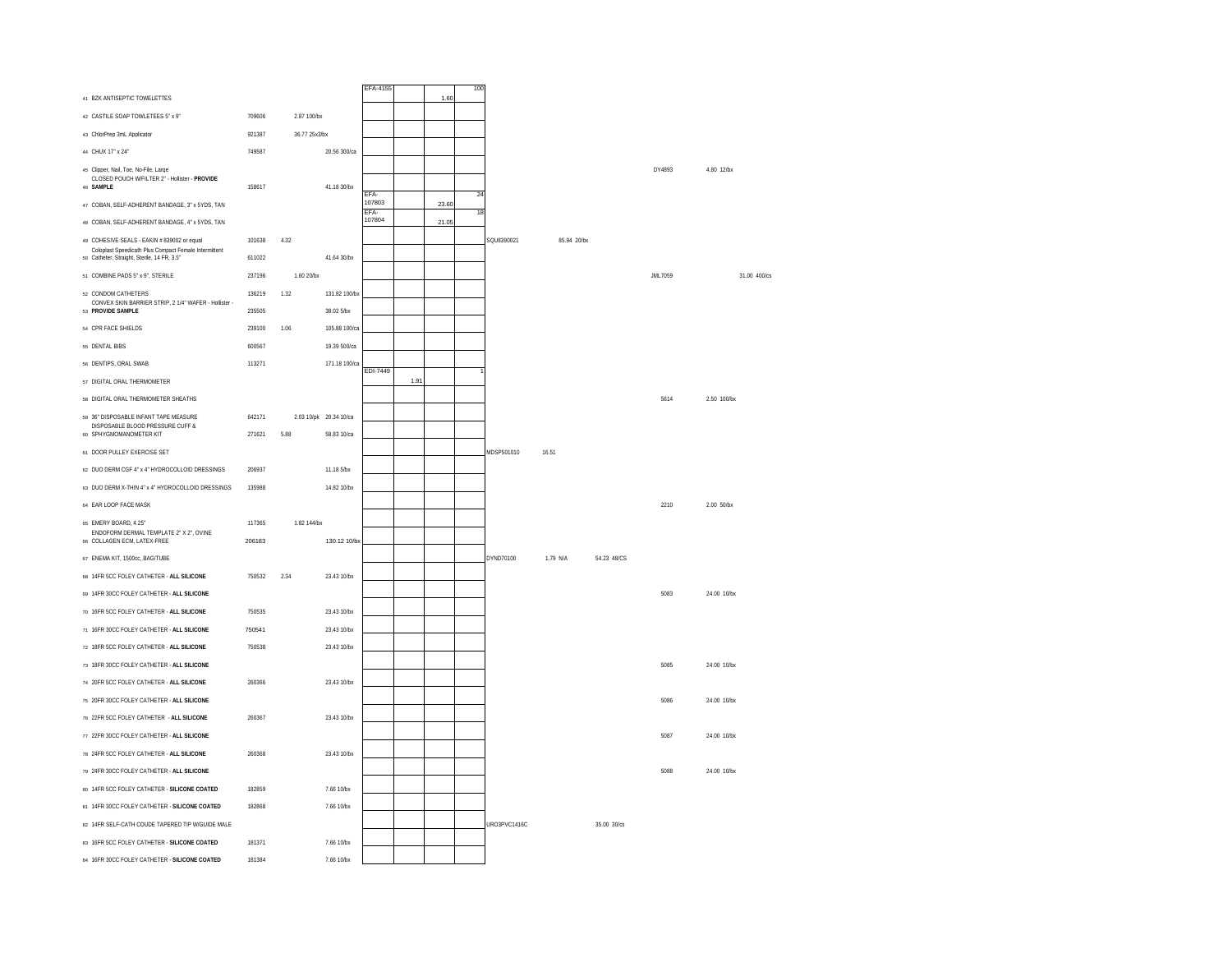| 85 18FR 5CC FOLEY CATHETER- SILICONE COATED                                                                                                        | 181372 |       | 7.66 10/bx                |                |       |       |       |            |      |              |      |             |
|----------------------------------------------------------------------------------------------------------------------------------------------------|--------|-------|---------------------------|----------------|-------|-------|-------|------------|------|--------------|------|-------------|
| 86 18FR 30CC FOLEY CATHETER - SILICONE COATED                                                                                                      | 181364 |       | 7.66 10/bx                |                |       |       |       |            |      |              |      |             |
| 18FR 5CC FOLEY CATHETER - SILICONE COATED 2 WAY<br>87 LATEX COUDE TIP                                                                              | 192633 |       | 788 10/bx                 |                |       |       |       |            |      |              |      |             |
| 18FR 30CC FOLEY CATHETER - SILICONE COATED 2<br>88 WAY LATEX COUDE TIP                                                                             | 842880 |       | 7.88 10/bx                |                |       |       |       |            |      |              |      |             |
| 89 20FR 5CC FOLEY CATHETER - SILICONE COATED                                                                                                       | 182860 |       | 7.65 10/bx                |                |       |       |       |            |      |              |      |             |
| 90 20FR 30CC FOLEY CATHETER - SILICONE COATED                                                                                                      | 181366 |       | 7.65 10/bx                |                |       |       |       |            |      |              |      |             |
| 20FR 30CC FOLEY CATHETER - SILICONE COATED -<br>91 COUDE                                                                                           | 196485 |       | 7.66 10/bx                |                |       |       |       |            |      |              |      |             |
| 92 22FR 5CC FOLEY CATHETER - SILICONE COATED                                                                                                       | 181373 |       | 7.66 10/bx                |                |       |       |       |            |      |              |      |             |
| 93 22FR 30CC FOLEY CATHERTER - SILICONE COATED                                                                                                     | 181367 |       | 7.66 10/bx                |                |       |       |       |            |      |              |      |             |
| 94 24FR 5CC FOLEY CATHETER - SILICONE COATED                                                                                                       | 182862 |       | 7.65 10/bx                |                |       |       |       |            |      |              |      |             |
| 95 24FR 30CC FOLEY CATHETER - SILICONE COATED                                                                                                      | 182869 |       | 7.66 10/bx                |                |       |       |       |            |      |              |      |             |
| 96 FOLEY 14FR MALE STRAIGHT CATH                                                                                                                   | 750496 |       | 13.53 50/bx               |                |       |       |       |            |      |              |      |             |
| 97 FOLEY 14FR FEMALE STRAIGHT CATH                                                                                                                 | 750511 |       | 13.53 50/bx               |                |       |       |       |            |      |              |      |             |
| 98 COUDE FOLEY CATHETER 16FR 5CC - ALL SILICONE                                                                                                    |        |       |                           |                |       |       |       | DYND11592  |      | 108.00 10/cs |      |             |
| 99 COUDE FOLEY CATHETER 18FR 5CC - ALL SILICONE                                                                                                    |        |       |                           |                |       |       |       | DYND11593  |      | 108.00 10/cs |      |             |
| 100 COUDE FOLEY CATHETER 20FR 5CC - ALL SILICONE                                                                                                   |        |       |                           |                |       |       |       | DYND11594  |      | 108.00 10/cs |      |             |
| 101 FOLEY CATHETER TRAY 30CC                                                                                                                       | 153191 | 1.15  | 22.95 20/ca               |                |       |       |       |            |      |              |      |             |
| 102 FOLEY INSERTION TRAY, 10CC W/O FOLEY                                                                                                           | 179888 | 1.33  | 26.59 20/ca               |                |       |       |       |            |      |              |      |             |
| 103 FOLEY HOLDER VELCRO - PROVIDE SAMPLE                                                                                                           | 790942 |       | 25.29 10/bx               |                |       |       |       |            |      |              |      |             |
| FOLEY SECURE DEVICE ANCHOR PAD STYLE (STAT-<br>104 LOCK)                                                                                           |        |       |                           |                |       |       |       | SAFESECURE |      | 167.00 50/cs |      |             |
| 105 FOLEY URINARY EXTEN/CONN TUBE                                                                                                                  | 374280 |       | 15.59.50/ca               |                |       |       |       |            |      |              |      |             |
| 106 FOLEY CATHETER DRAINAGE BAG W/TUBING                                                                                                           |        |       |                           |                |       |       |       |            |      |              | 4271 | 24.00 20/cs |
|                                                                                                                                                    |        |       |                           |                |       |       |       |            |      |              |      |             |
| 107 FACE MASK WITH EYE SPLASH PROTECTION                                                                                                           |        |       |                           | EIC-5150       |       | 17.09 | 50    |            |      |              |      |             |
| 108 FINGER TIP PULSE OXIMETER                                                                                                                      |        |       |                           | EDI-<br>700000 | 17.40 |       |       |            |      |              |      |             |
| 109 GEL, SHAMPOO/BODYWASH, REMDY PHYTO, 4 OZ                                                                                                       |        |       |                           |                |       |       |       | MSC092004  | 1.91 | 60.48 48/CS  |      |             |
| 110 GLOVES - P/F LARGE VINYL                                                                                                                       | 752086 |       | 2.19 100/bx 21.90 10bx/ca |                |       |       |       |            |      |              |      |             |
| 111 GLOVES - P/F MEDIUM VINYL                                                                                                                      | 752092 |       | 2 19 100/bx 21 90 10bx/ca |                |       |       |       |            |      |              |      |             |
| 112 GLOVES - P/F SMALL VINYL                                                                                                                       | 752098 |       | 2.19 100/bx 21.90 10bx/ca |                |       |       |       |            |      |              |      |             |
| GLOVES - EXAM - P/F LARGE VINYL - ProCure # PC510 - If<br>113 quoting equal item, Sample Required                                                  | 752086 |       | 2.19 100/bx 21.90 10bx/ca |                |       |       |       |            |      |              |      |             |
| GLOVES - EXAM - P/F MEDIUM VINYL - ProCure # PC510<br>114 or equal - If quoting equal item, Sample Required                                        | 752092 |       | 2.19 100/bx 21.90 10bx/ca |                |       |       |       |            |      |              |      |             |
| GLOVES - EXAM - P/F SMALL VINYL - ProCure # PC510 - If<br>115 quoting equal item. Sample Required<br>GLOVES - SYNTHETIC - EXAM - P/F LARGE VINYL - | 752098 |       | 2 19 100/bx 21 90 10bx/ca |                |       |       |       |            |      |              |      |             |
| McKesson #11111300 - If quoting equal item, Sample<br>116 Required                                                                                 | 752104 |       | 2.19 100/bx 21.90 10bx/ca |                |       |       |       |            |      |              |      |             |
| GLOVES - SYNTHETIC - EXAM - P/F MEDIUM VINYL -<br>McKesson #11111300 - If quoting equal item, Sample<br>117 Required                               |        |       |                           |                |       |       |       |            |      |              |      |             |
| GLOVES - SYNTHETIC - EXAM - P/F SMALL VINYL -<br>McKesson #11111300 - If quoting equal item, Sample                                                | 752107 |       | 3.52 100/bx 35.22 10bx/ca |                |       |       |       |            |      |              |      |             |
| 118 Required                                                                                                                                       | 752110 |       | 3.52 100/bx 35.22 10bx/ca |                |       |       |       |            |      |              |      |             |
| Handheld Aneroid Sphygmomanometer (for Clinicians, not<br>119 disposable)                                                                          | 254970 | 23.94 |                           |                |       |       |       |            |      |              |      |             |
| 120 HIBICLENS LIQUID 4 OZ                                                                                                                          | 266049 | 4.39  | 210.64 48/ca              |                |       |       |       |            |      |              |      |             |
| 121 HEMOCUE HB 201 MICROCUVETTES                                                                                                                   | 139641 | 64.12 |                           |                |       |       |       |            |      |              |      |             |
| 122 Hollister Drainable pouch with filter 1 3/4                                                                                                    | 109012 |       | 25.53 10/bx               |                |       |       |       |            |      |              |      |             |
| 123 Hollister New Image skin barrier 1 3/4 - 1 1/4 pre-sized                                                                                       | 312707 |       | 26.42 5/bx                | FIC-           |       |       | 1 tub |            |      |              |      |             |
| 124 HOSPITAL DISPATCH WIPES (WITH BLEACH)<br>HYDROFERA BLUE READY FOAM DRESSING - Hollister #                                                      |        |       |                           | 411300         | 8.08  |       |       |            |      |              |      |             |
| HBRS4520 - If quoting equal item, Sample &<br>125 Specifications REQUIRED<br>HYDROFERA BLUE READY TRANSFER 4" x 5 " - Hollister                    | 214833 | 8.41  | 84.10 10/bx               |                |       |       |       |            |      |              |      |             |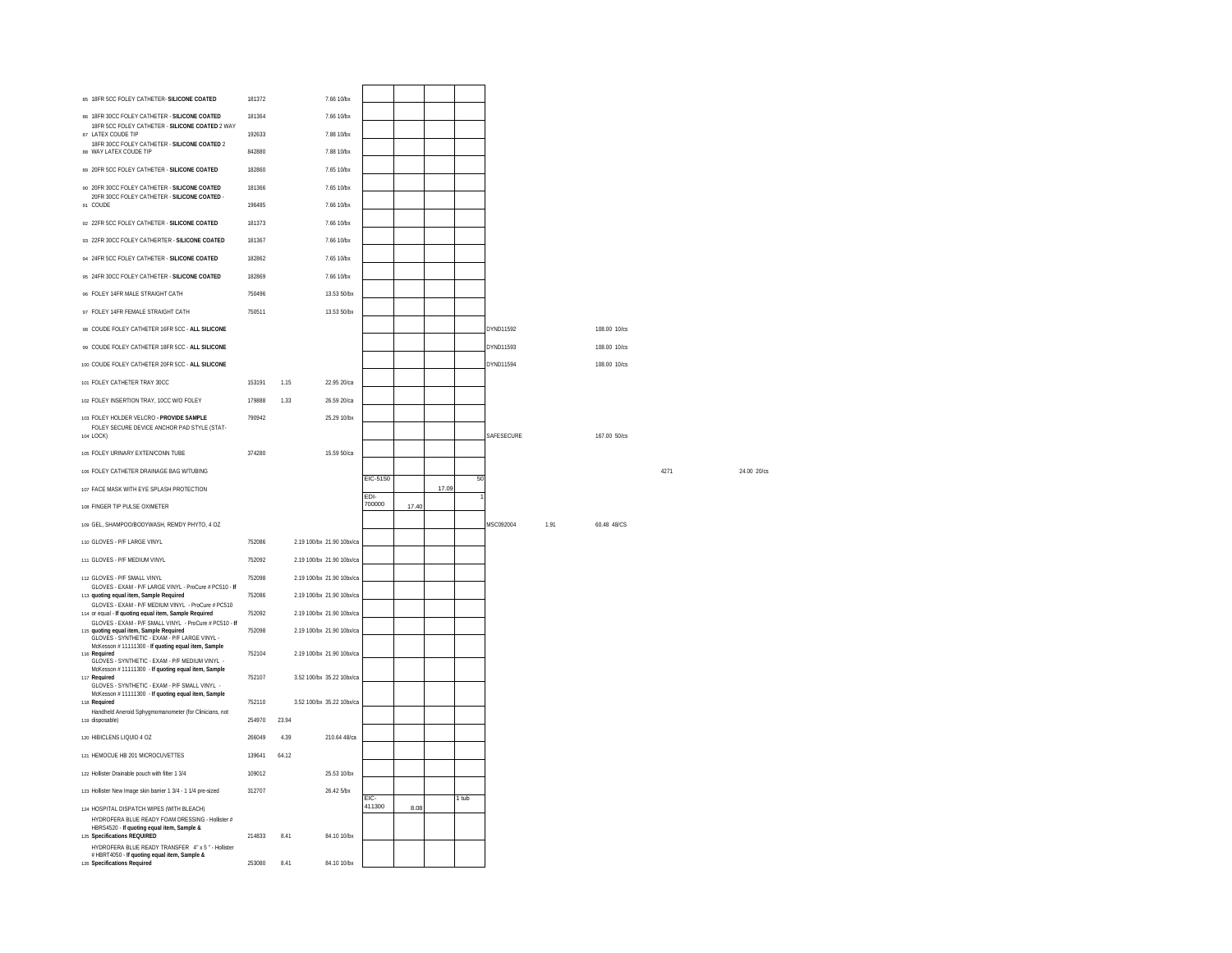| IRRIGATION TRAY WITH PISTON SYRINGE - # AS136 - If<br>127 quoting equal item. Sample & Specification REQUIRED                                               | 108979 | 0.798    | 15.96.20/ca                |                |       |       |                  |       |                      |        |       |       |             |
|-------------------------------------------------------------------------------------------------------------------------------------------------------------|--------|----------|----------------------------|----------------|-------|-------|------------------|-------|----------------------|--------|-------|-------|-------------|
| 128 ISOLATION GOWNS YELLOW                                                                                                                                  | 154212 |          | 12.87 50/ca                |                |       |       |                  |       |                      |        |       |       |             |
| 129 LEG BAG MEDIUM URINARY 600 ML                                                                                                                           | 371229 | 0.524    | 25.14 48/ca                |                |       |       |                  |       |                      |        |       |       |             |
| 130 N/S 2 x 2, 8 PLY GAUZE SPONGES                                                                                                                          | 752218 |          | 0.67 200/pk 16.77 25/ca    |                |       |       |                  |       |                      |        |       |       |             |
| 131 2" STERILE KLING                                                                                                                                        |        |          |                            | EFA-1004       | 1.46  | 12    |                  |       |                      |        |       |       |             |
| 132 3" STERILE KLING                                                                                                                                        |        |          |                            | EFA-1005       | 1.74  | 12    |                  |       |                      |        |       |       |             |
| 133 4" STERILE KLING                                                                                                                                        |        |          |                            | EFA-1006       | 1.61  | 12    |                  |       |                      |        |       |       |             |
| 134 6" NON-STERILE KLING                                                                                                                                    | 749836 |          | 11.18 48/ca                |                |       |       |                  |       |                      |        |       |       |             |
| 135 3"x3" STERILE NONADH ADAPT                                                                                                                              | 176766 |          | 4.96 100/bx 59.58 12/ca    |                |       |       |                  |       |                      |        |       |       |             |
| 136 3"x8" STERILE NONADH ADAPT<br>Kendall KenGuard Irrigation Syringe Bulb Syringe with<br>137 Protector Cap                                                | 643059 |          | 6.67 50/bx 80.00 12/ca     | EFA-           |       |       |                  |       |                      |        | AS130 |       | 19.50 20/cs |
| 138 LATEX FREE TOURNOUET - PROVIDE SAMPLE                                                                                                                   |        |          |                            | 350110         | 0.87  | pk/10 |                  |       |                      |        |       |       |             |
| LEADCARE II TEST KIT - # 70-6762 - If quoting equal item,<br>139 Sample & Specification REQUIRED                                                            |        |          |                            | FDI-           |       |       | M-B706762        |       | 350.00 48/BX         |        |       |       |             |
| 140 MAGELLAN SAFETY NEEDLES - 25G x 1 1/2"                                                                                                                  |        |          |                            | 339215<br>EDI- | 11.74 | 50    |                  |       |                      |        |       |       |             |
| 141 MAGELLAN SAFETY NEEDLES - 25G x 5/8"<br>MEDIHONEY WOUND & BURN DRESSING - #31045 - If                                                                   |        |          |                            | 339213         | 11.74 | 50    |                  |       |                      |        |       |       |             |
| 142 quoting equal item, Sample & Specification REQUIRED<br>MEDIHONEY GEL - #31805 - If quoting equal item, Sample                                           |        |          |                            |                |       |       |                  |       |                      |        | 31045 | 11.00 |             |
| 143 & Specification REQUIRED<br>4"x4" MELGISORB - #251100 - If quoting equal item,                                                                          |        |          |                            |                |       |       | MNK0005 MEDL     |       | 4.71 35.00 10/BX N/A |        |       |       |             |
| 144 Sample & Specification REQUIRED<br>4"x4" MELGISORB AG - #255100 - If quoting equal item,                                                                | 209548 |          | 31.25 10/bx 312.50 10bx/ca |                |       |       |                  |       |                      |        |       |       |             |
| 145 Sample & Specifications Required<br>7.2" x 7.2" MEPILEX BORDER SACRUM - # 282000 - If                                                                   | 139337 |          | 79 55 10/hx 795 55 10hx/ca |                |       |       |                  |       |                      |        |       |       |             |
| 146 quoting equal item, Sample & Specification REQUIRED<br>9" x 9" MEPILEX BORDER SACRUM - #282400 - If quoting                                             | 138063 |          | 48.69.5/bx 389.55.8bx/ca   |                |       |       |                  |       |                      |        |       |       |             |
| 147 equal item. Sample & Specification REQUIRED<br>5" x 8" MEPILEX HEEL FOAM DRESSING - # 288100 - If                                                       | 138704 |          | 76.48 5/bx 382.39 5bx/ca   |                |       |       |                  |       |                      |        |       |       |             |
| 148 quoting equal item, Sample & Specification REQUIRED<br>6" x 8" MEPILEX TRANSFER - #294899 - If quoting equal                                            |        |          |                            |                |       |       | <b>MSC1200EP</b> | 8.35  | 38.02                | 307.74 |       |       |             |
| 149 item, Sample & Specification REQUIRED<br>2" MEFIX SELF-ADHESIVE FABRIC TAPE - #310599 - If                                                              | 159051 | 47.82 bx | 382.55 8bx/ca              |                |       |       |                  |       |                      |        |       |       |             |
| 150 quoting equal item, Sample & Specification REQUIRED<br>4" MEFIX SELF-ADHESIVE FABRIC TAPE - #311099 - If                                                |        |          |                            |                |       |       |                  |       |                      |        | 3542  | 2.50  |             |
| 151 quoting equal item, Sample & Specification REQUIRED<br>4"x4" MEPILEX FOAM DRESSING - #294199 - If quoting                                               |        |          |                            | $\Omega$       |       |       |                  |       |                      |        | 3544  | 5.50  |             |
| 152 equal item, Sample & Specification REQUIRED<br>6"x6" MEPILEX BORDER FOAM DRESSING - # 295400 - If                                                       | 159771 |          | 23.58 5/bx 330.11 14bx/ca  |                |       |       |                  |       |                      |        |       |       |             |
| 153 quoting equal item, Sample & Specification REQUIRED<br>4"x4" MEPILEX BORDER FOAM DRESSING - # 295300 - If                                               | 474551 |          | 38.07 5/bx 380.68 10bx/ca  |                |       |       |                  |       |                      |        |       |       |             |
| 154 quoting equal item, Sample & Specification REQUIRED<br>3"x3" MEPILEX BORDER FOAM DRESSING - # 295200 - If                                               | 111455 |          | 22.44 5/bx 224.40 10bx/ca  |                |       |       |                  |       |                      |        |       |       |             |
| 155 quoting equal item, Sample & Specification REQUIRED<br>4"x4" MEPILEX BORDER AG ABORBENT ANTIMICROBIAL                                                   | 599720 |          | 16.48 5/bx 230.68 14bx/ca  |                |       |       |                  |       |                      |        |       |       |             |
| BORDER FOAM DRESSING - #395390 - If quoting equal<br>156 item, Sample & Specification REQUIRED                                                              | 178474 |          | 70.00 5/bx 700.00 10bx/ca  |                |       |       |                  |       |                      |        |       |       |             |
| 6"x6" MEPILEX BORDER AG ABORBENT ANTIMICROBIAL<br>BORDER FOAM DRESSING - #395490 - If quoting equal<br>157 item, Sample & Specification REQUIRED            | 176204 | 29.86    |                            |                |       |       |                  |       |                      |        |       |       |             |
| 7.2"x7.2" MEPILEX BORDER SACRUM AG ABORBENT<br>ANTIMICROBIAL BORDER FOAM DRESSING - #382090 - If<br>158 quoting equal item, Sample & Specification REQUIRED | 250033 |          | 200.28 5/bx 1602.27 8bx/ca |                |       |       |                  |       |                      |        |       |       |             |
| 9.2"x9.2" MEPILEX BORDER SACRUM AG ABORBENT<br>ANTIMICROBIAL BORDER FOAM DRESSING - #382490 - If<br>159 quoting equal item, Sample & Specification REQUIRED | 198947 |          | 298.18 5/bx 1490.91 5bx/ca |                |       |       |                  |       |                      |        |       |       |             |
| MEPITAC TAPE 3/4" - # 298300 - If quoting equal item,<br>160 Sample & Specification REQUIRED                                                                | 104079 | 13.50    | 162.00 12/ca               |                |       |       |                  |       |                      |        |       |       |             |
| MEPITAC TAPE 1.5" - # 298400 - If quoting equal item,<br>161 Sample & Specification REQUIRED                                                                | 104080 | 11.22    | 134.68 12/ca               |                |       |       |                  |       |                      |        |       |       |             |
| MEPITEL ONE WOUND CONTACT REQUIRED 4 x 7 - #<br>289500 - If quoting equal item, Sample & Specification<br>162 REQUIRED                                      |        |          |                            |                |       |       | MSC1847EP        | 9.17  | 82.50                | 392.32 |       |       |             |
| MEPITEL ONE WOUND REQUIRED 6.8 x 10 - # 289700 - If<br>163 quoting equal item, Sample & Specification REQUIRED                                              |        |          |                            |                |       |       | MSC18812EP       | 24.32 | 106.63               | 520    |       |       |             |
| MESALT - IMPREGNATED ABSORBENT DRESSING - 4"x4"<br>164 (2x2 fold)                                                                                           | 472977 |          | 31.57 30/bx 252.57 8bx/ca  |                |       |       |                  |       |                      |        |       |       |             |
| 165 MOLDABLE DRAINABLE POUCH. 1 1/8" 1 1/2"                                                                                                                 | 220070 |          | 46.33 10/ca                |                |       |       |                  |       |                      |        |       |       |             |
| 166 MULTIFOLD TOWEL (PACKAGED)                                                                                                                              |        |          |                            |                |       |       | NON26813         |       |                      | 22.49  |       |       |             |
| 167 NAIL NIPPERS- NO AWARD                                                                                                                                  |        |          |                            |                |       |       |                  |       |                      |        |       |       |             |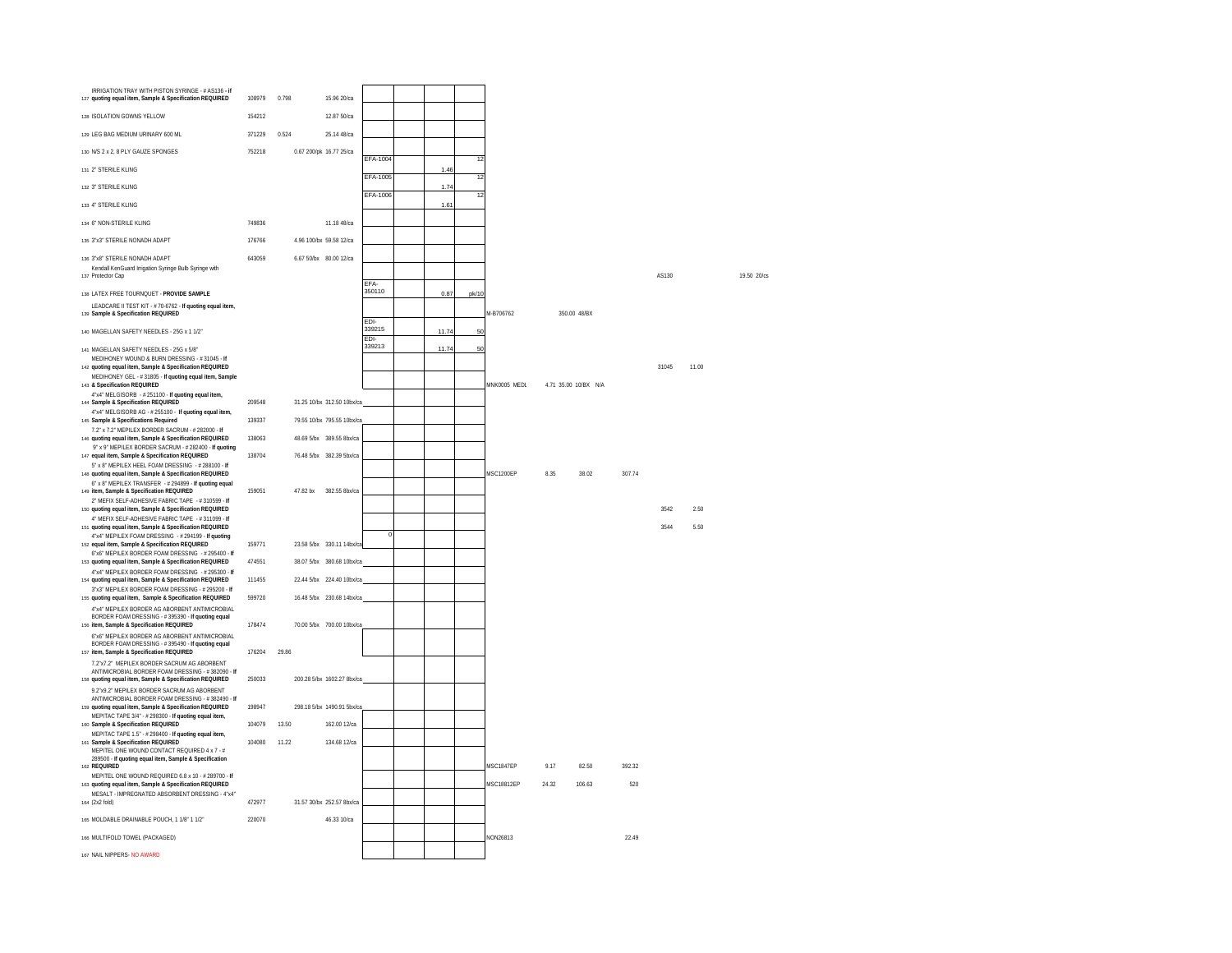| 168 NEPHROSTOMY DRAIN BAG, 600 ML                                                                                                                                         |        |             |              |        |      |  |           |       |        |        | <b>URTC600</b> | 19.50 |               |
|---------------------------------------------------------------------------------------------------------------------------------------------------------------------------|--------|-------------|--------------|--------|------|--|-----------|-------|--------|--------|----------------|-------|---------------|
| 169 NO STING SKIN PREP SPRAY                                                                                                                                              | 168268 | 8.35        |              |        |      |  |           |       |        |        |                |       |               |
| 170 NORMAL SALINE .9% 15 ML                                                                                                                                               | 472779 |             | 29.10 144/ca |        |      |  |           |       |        |        |                |       |               |
| 171 NORMAL 0.9% SALINE 100ML                                                                                                                                              | 302450 |             | 22.64 48/ca  |        |      |  |           |       |        |        |                |       |               |
| 172 NORMAL 0.9% SALINE 500ML                                                                                                                                              | 251668 |             | 24.99 18/ca  |        |      |  |           |       |        |        |                |       |               |
| 173 NORMLGEL 0.17 oz - PROVIDE SAMPLE                                                                                                                                     |        |             |              |        |      |  | MSC6102   | 4.03  |        | 59.20  |                |       |               |
| 174 NUGAUZE PLAIN .25 x 5 YDS STERILE                                                                                                                                     |        |             |              |        |      |  | NON255145 | 1.50  |        | 18.00  |                |       |               |
| 175 NUGAUZE PLAIN .50 x 5 YDS STERILE                                                                                                                                     |        |             |              |        |      |  | NON265125 | 1.50  |        | 18.00  |                |       |               |
| 176 NUGUAZE IODOFORM 5% .25 x 5 YDS                                                                                                                                       |        |             |              |        |      |  | NON256145 | 1.75  |        | 20.00  |                |       |               |
| 177 NUGUAZE IODOFORM 5% .50 x 5 YDS                                                                                                                                       |        |             |              |        |      |  | NON256125 | 1.75  |        | 20.00  |                |       |               |
| OIL EMULSION 5x9 NON-ADHESIVE ADAPTIC - PROVIDE<br>178 SAMPLE                                                                                                             | 474783 | 25.54 12/bx |              |        |      |  | KDL6116   |       |        | 125.41 |                |       |               |
| ONE PIECE OSTOMY TRANSPARENT CUT TO FIT 3/8" to<br>179 3"                                                                                                                 | 217995 |             | 35.57 10/bx  |        |      |  |           |       |        |        |                |       |               |
| ONE PIECE UROSTOMY TRANSPARENT CUT TO FIT 3/8"<br>180 to 3" WITH VELCRO CLOSE                                                                                             | 724843 |             | 26.36 10/bx  |        |      |  |           |       |        |        |                |       |               |
| 181 Opticell Ribbon 18" non-stitched                                                                                                                                      | 255488 | 4.53        |              |        |      |  |           |       |        |        |                |       |               |
| 182 OSTOMY POUCH CLIPS                                                                                                                                                    | 310448 |             | 32.26 20/bx  |        |      |  |           |       |        |        |                |       |               |
| OSTOMY POUCH 2 1/4", DRAINABLE - Convatec - If                                                                                                                            |        |             |              |        |      |  |           |       |        |        |                |       |               |
| 183 quoting equal item, Sample & Specification REQUIRED                                                                                                                   | 592634 |             | 25.27 10/bx  |        |      |  |           |       |        |        |                |       |               |
| 184 Ostomy Pouch, 2 1/4 - Lock & Roll w/ filter (Hollister)                                                                                                               | 307962 |             | 27.53 10/bx  |        |      |  |           |       |        |        |                |       |               |
| 185 Ostomy 2 1/4 wafer w/collar (Hollister)                                                                                                                               | 739201 |             | 26.42 5/bx   |        |      |  |           |       |        |        |                |       |               |
| 186 Ostomy 2 3/4 drainable pouch Lock & Roll w/ filter (Hollister)                                                                                                        | 758441 |             | 27.53.108/bx |        |      |  |           |       |        |        |                |       |               |
| 187 Ostomy 2 3/4 wafer w/Collar (Hollister)                                                                                                                               | 740704 |             | 26.42 5/bx   |        |      |  |           |       |        |        |                |       |               |
| 188 Ostomy 1 3/4 drainable pouch Lock & Roll w/ filter (Hollister)                                                                                                        | 767442 |             | 27.53 10/bx  |        |      |  |           |       |        |        |                |       |               |
| 189 Ostomy 1 3/4 wafer w/Collar (Hollister)                                                                                                                               | 738922 |             | 26.42 5/bx   |        |      |  |           |       |        |        |                |       |               |
| 190 OSTOMY POUCH - CONVEX SOFT - Coloplast                                                                                                                                | 763120 |             | 42.24 5/bx   |        |      |  |           |       |        |        |                |       |               |
| 191 OSTOMY SCISSORS - PROVIDE SAMPLE<br>PENIS POUCH (1 size fits all) - Hollister - If quoting equal                                                                      | 742309 |             | 107.39 30/bx |        |      |  |           |       |        |        |                |       |               |
| 192 item, Sample & Specification REQUIRED                                                                                                                                 | 665380 |             | 56.05 10/bx  |        |      |  |           |       |        |        |                |       |               |
| 193 PEROXIDE 4 OZ                                                                                                                                                         | 594153 | 0.29        | 6.97 24/ca   | FIC-   |      |  |           |       |        |        |                |       |               |
| 194 PERSONAL PROTECTION KIT<br>PHYTOPLEX BOTAINICAL NUTRITION FOR SENSITIVE<br>SKIN, HYDRAGUARD SILICONE CREAM - Medline Remedy                                           |        |             |              | 620099 | 3.20 |  |           |       |        |        |                |       |               |
| 195 2 OZ<br>PHYTOPLEX BOTAINICAL NUTRITION FOR SENSITIVE                                                                                                                  |        |             |              |        |      |  |           |       |        |        | MSC092532      |       | 58.00 24/cs   |
| 196 SKIN, 4-in1 BARRIER CREAM CLOTH - Medline Remedy                                                                                                                      |        |             |              |        |      |  |           |       |        |        | MSC092508      |       | 75.00 32/cs   |
| 197 PICC LINE DRESSING CHANGE TRAY                                                                                                                                        |        |             |              |        |      |  | DYND75223 |       |        | 124 40 |                |       |               |
| 198 PISTON IRRIGATION TRAYS                                                                                                                                               | 185375 | 0.90        | 18.00 20/ca  |        |      |  |           |       |        |        |                |       |               |
| 199 Pleurx Drainage Kit with 1000ml vacuum bottle                                                                                                                         |        |             |              |        |      |  |           |       |        |        | 50-7510        |       | 480.00 10/cs  |
| 200 PREP PADS POVIDINE IODINE PADS<br>PROFESSIONAL TOWEL, 2 PLY TISSUE/POLY, 13" x 18",                                                                                   |        |             |              |        |      |  | MDS093917 |       |        | 26.00  |                |       |               |
| 201 WHITE<br>PURACOL PLUS MICROSCAFFOLD COLLAGEN WOULD                                                                                                                    |        |             |              |        |      |  | NON24356W |       |        | 15.00  |                |       |               |
| 202 DRESSING - 4.2" x 4.5"<br>PURACOL PLUS AG MICROSCAFFOLD COLLAGEN                                                                                                      |        |             |              |        |      |  | MSC8644EP | 19 93 | 18983  |        | MSC8644EP      |       | 740.00 50/cs  |
| 203 WOULD DRESSING - 4.2" x 4.5"                                                                                                                                          |        |             |              |        |      |  | MSC8744EP | 31.24 | 263.09 |        | MSC8744FP      |       | 1150.00 50/cs |
| 204 REP BANDS - 50 YDS - LEVEL 1 (PEACH)                                                                                                                                  |        |             |              |        |      |  | MDSPH019  | 18.00 |        | 145.10 |                |       |               |
| 205 REP BANDS - 50 YDS - LEVEL 3 (GREEN)                                                                                                                                  |        |             |              |        |      |  | MDSPH021  | 28.00 |        | 305.49 |                |       |               |
| 206 REP BANDS - 50 YDS - LEVEL 5 (PLUM)                                                                                                                                   |        |             |              |        |      |  | MDSPH023  | 43.00 |        | 141.80 |                |       |               |
| 207 SAFETY LOK 10 ML 21G 1 1/2                                                                                                                                            |        |             |              |        |      |  | B-D309643 | 0.70  | 34.06  | 135.05 |                |       |               |
| 208 SANI-CLOTH PLUS WIPES, LARGE, 6" x 6 3/4"<br>SANI-HANDS INSTANT SANITIZING HAND WIPES - PDI<br>P13472 - If quoting equal item, Sample & Specification<br>209 REQUIRED | 135958 |             | 55.86 12/ca  |        |      |  | MSC351300 | 5.86  |        | 63.24  |                |       |               |
| 210 SHARPS CONTAINER 1L                                                                                                                                                   |        |             |              |        |      |  | MDS705110 | 1.00  |        | 97.00  |                |       |               |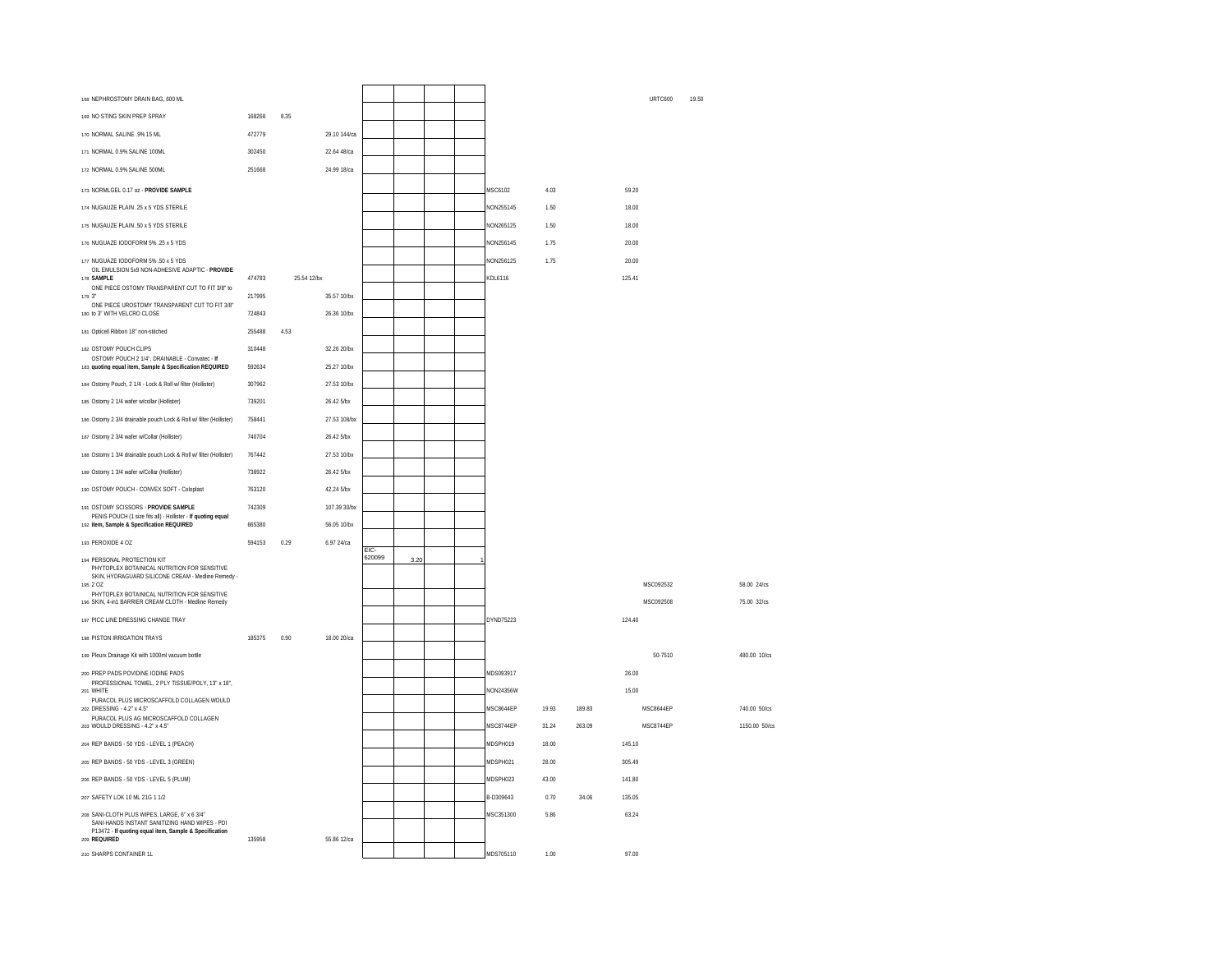|                                                                                                                                                                                                                       |        |                               |             | EIC-3549 |      |      |     |                        |       |      |                |         |                |
|-----------------------------------------------------------------------------------------------------------------------------------------------------------------------------------------------------------------------|--------|-------------------------------|-------------|----------|------|------|-----|------------------------|-------|------|----------------|---------|----------------|
| 211 SHARPS CONTAINER 2.2 QUART                                                                                                                                                                                        |        |                               |             | EIC-     | 2.45 |      |     |                        |       |      |                |         |                |
| 212 SHARPS CONTAINER 2 GAL TYCO                                                                                                                                                                                       |        |                               |             | 351901   | 3.15 |      |     |                        |       |      |                |         |                |
| 213 SHILEY TRACH INNER CANNULA (SIZE 7)                                                                                                                                                                               | 109814 | 6.73                          | 67.32 20/ca |          |      |      |     |                        |       |      |                |         |                |
| 214 SHILEY TRACH INNER CANNULA (SIZE 8)                                                                                                                                                                               | 112179 | 6.73                          | 67.32 20/ca |          |      |      |     |                        |       |      |                |         |                |
| 215 SHILEY TRACH TUBE EXTENDED CUFF (SIZE8)                                                                                                                                                                           |        |                               |             |          |      |      |     |                        |       |      |                | 80XTUX  | 81.00          |
| 216 SHILEY CANNULA XLT - PROVIDE SAMPLE<br>SHILEY TRACH SOFT EXTENDED CUFF TUBE - #<br>70XLTCP - If quoting equal item, Sample & Specification<br>217 REQUIRED<br>SINGLE USE SAFETY LANCET - Unistik 3 Comfort - Owen | 130028 |                               | 65.02 10/bx |          |      |      |     | MLK70XLTCP             | 41.76 |      |                |         |                |
| Mumford # AT1044 - If quoting equal, Sample &<br>218 Specifications REQUIRED                                                                                                                                          |        |                               |             |          |      |      |     | MPHPRESS28             | 8.02  |      | 200.01         |         |                |
| 219 SILVER NITRATE APPLICATOR                                                                                                                                                                                         | 499277 | 19.39 100/vl                  |             |          |      |      |     |                        |       |      |                |         |                |
| 220 NO STING SKIN PREP BARRIER WIPES                                                                                                                                                                                  | 181353 | 6.82 50/bx                    |             |          |      |      |     |                        |       |      |                | 1503    | 110.00 1000/cs |
| 221 SMITH & NEPHEW SKIN PREP PADS, BOX                                                                                                                                                                                | 709993 | 8.75 50/bx                    |             |          |      |      |     |                        |       |      |                | 1506    | 64.00 1000/cs  |
| 222 SPECIMEN CONTAINER 4 OZ W/SCREW ON LID. STERILE                                                                                                                                                                   |        |                               |             |          |      |      |     | DYND30331              | 0.71  |      | 23.64          |         |                |
| 223 Spectra 360 Electrode Gel Salt Free Hypoallergenic 8.5 oz                                                                                                                                                         | 079327 | 2.15 25.81 12/bx 154.87 72/ca |             |          |      |      |     |                        |       |      |                |         |                |
| 224 SKIN STAPLE REMOVER                                                                                                                                                                                               | 185384 | 0.75                          | 37.65 50/ca |          |      |      |     |                        |       |      |                |         |                |
| 225 STERI STRIP 1/4" x 3" SKIN CLOSURES                                                                                                                                                                               |        |                               |             | EFA-4411 |      |      |     |                        |       |      |                | 3522    | 26.00 300/bx   |
| 226 STERILE COTTON TIPPED APPLICATOR 6" x 1/12"                                                                                                                                                                       |        |                               |             |          |      | 2.23 | 100 |                        |       |      |                |         |                |
| 227 STERILE FOAM TIPPED WOUND MEASURING DEVICE                                                                                                                                                                        | 389700 | 28.83 50/bx                   |             |          |      |      |     |                        |       |      |                |         |                |
| 228 STERILE GAUZE SPONGES 4" x 4" - 8 PLY                                                                                                                                                                             | 752230 | 1.61 200/pk 32.10 20/ca       |             |          |      |      |     |                        |       |      |                |         |                |
| 229 STERILE GLOVES LARGE                                                                                                                                                                                              | 927889 | 33.06 50/bx                   |             |          |      |      |     | MDS198416              | 1.00  |      | 74.18          |         |                |
| 230 STERILE GLOVES MEDIUM                                                                                                                                                                                             | 927871 | 33.06 50/bx                   |             |          |      |      |     | MDS198415              | 1.00  |      | 74.18          |         |                |
| 231 STERILE GLOVES SMALL                                                                                                                                                                                              | 927814 | 33.06 50/bx                   |             |          |      |      |     | MDS198414              | 1.00  |      | 74.18          |         |                |
| 232 STERILE SPONGES 2" x 2" - 8 PLY                                                                                                                                                                                   |        |                               |             | FFA-     |      |      |     |                        |       |      |                | JML2800 | 28.00 5000/cs  |
| 233 STERILE SURGICAL LUBRICANT                                                                                                                                                                                        |        |                               |             | 417310   |      | 4.99 | 144 |                        |       |      |                |         |                |
| 234 STERILE TONGUE DEPRESSORS                                                                                                                                                                                         | 752038 | 3.03.500/bx                   |             |          |      |      |     |                        |       |      |                |         |                |
| 235 STERILE WATER 100ml                                                                                                                                                                                               | 302451 |                               | 21.32 48/ca |          |      |      |     |                        |       |      |                |         |                |
| 236 STETHESCOPES                                                                                                                                                                                                      |        |                               |             |          |      |      |     | MDS926101              | 2.00  |      |                |         |                |
| 237 STICK, ORANGE 4 1/2"                                                                                                                                                                                              |        |                               |             |          |      |      |     | NON801780              |       | 4.38 |                |         |                |
| 238 STOMAHESIVE PASTE 2 OZ                                                                                                                                                                                            |        |                               |             |          |      |      |     | SQU183910CS            |       |      | 45.07          |         |                |
| 239 STOMAHESIVE POWDER                                                                                                                                                                                                |        |                               |             |          |      |      |     | SQU025510              | 2.98  |      |                |         |                |
| 240 SUPER FLUFF 6" x 6.75" STERILE                                                                                                                                                                                    |        |                               |             |          |      |      |     | <b>NON25852</b>        |       |      | 27.68          |         |                |
| 241 SUR FIT NATURA CONVEX INSERTS 1-1/4"<br>SUR FIT NATURA STOMAHESIVE FLEXIBLE CUT TO FIT<br>242 SKIN BARRIER 1.75" WAFER - WHITE                                                                                    | 483677 |                               | 8.66 5/bx   |          |      |      |     | SQU125264              |       |      | 27.80          |         |                |
| 243 SUR-FIT 1.75" DRAINABLE POUCH 12" OPAQUE                                                                                                                                                                          |        |                               |             |          |      |      |     |                        |       |      |                | 401502  | 28.00 10/bx    |
| 244 SUR FIT NATURA UROSTOMY POUCH W/1.75" FLANGE<br>SUR FIT NATURA STOMAHESIVE FLEXIBLE CUT TO FIT                                                                                                                    |        |                               |             |          |      |      |     | SQU401512<br>SQU125265 |       |      | 16.50<br>16.50 |         |                |
| 245 SKIN BARRIER 2.25" WAFER - TAN                                                                                                                                                                                    |        |                               |             |          |      |      |     |                        |       |      |                |         |                |
| 246 SUR FIT NATURA 2.25" - 10" OPAQUE POUCH                                                                                                                                                                           |        |                               |             |          |      |      |     | SQU401508<br>SQU401536 |       |      | 17.30          |         |                |
| 247 SUR FIT UROSTOMY 2.25" POUCH<br>SUR FIT NATURA STOMAHESIVE FLEXIBLE CUT TO FIT<br>248 SKIN BARRIER 2.75" WAFER                                                                                                    |        |                               |             |          |      |      |     | SQU125266              |       |      | 16.03<br>25.70 |         |                |
| 249 12" SUR FIT STANDARD POUCH 2.75" FLANGE                                                                                                                                                                           |        |                               |             |          |      |      |     | SOLI401504             |       |      | 4 1 1          |         |                |
| 250 SUTURE REMOVER KIT                                                                                                                                                                                                |        |                               |             |          |      |      |     |                        |       |      |                | 4521    | 28.00 50/cs    |
| 251 SYRINGE 2 OZ CATHETER TIP                                                                                                                                                                                         | 185373 |                               | 17.65 50/ca |          |      |      |     |                        |       |      |                |         |                |
| 252 SYRINGE LUER LOCK 10 ML                                                                                                                                                                                           | 750658 | 6.09 100/bx                   |             |          |      |      |     |                        |       |      |                |         |                |
| 253 SYRINGE LUER LOCK 20 ML                                                                                                                                                                                           | 750661 | 8.47 50/bx                    |             |          |      |      |     |                        |       |      |                |         |                |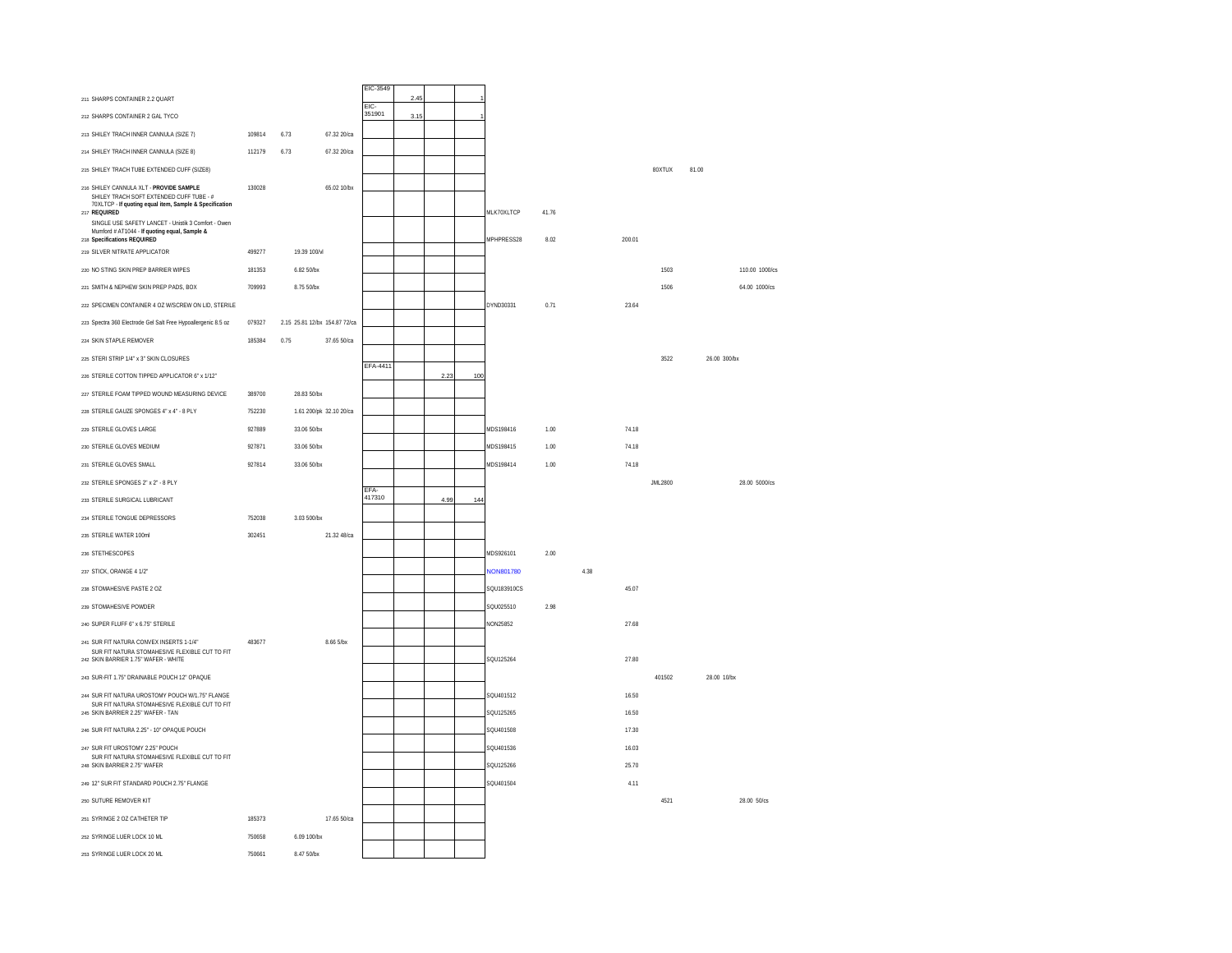| 254 SYRINGE LUER LOCK 30 ML                                                                                    | 750664           |       | 9.53 50/bx    |                            |                |      |       |     |                |     |        |           |               |
|----------------------------------------------------------------------------------------------------------------|------------------|-------|---------------|----------------------------|----------------|------|-------|-----|----------------|-----|--------|-----------|---------------|
| 255 SYRINGE SAFETY LOK 3 ML 25G 5/8                                                                            | 167435           |       | 10.85 100/bx  |                            | EDI-           |      |       |     |                |     |        |           |               |
| 256 STRINGE 60CC W/2 0Z CATH TIP                                                                               |                  |       |               |                            | 340137<br>FFA- |      | 14.27 | 30  |                |     |        |           |               |
| 257 TAPE TRANSPORE 1"                                                                                          |                  |       |               |                            | 115401<br>FFA- |      | 3.85  | 12  |                |     |        |           |               |
| 258 TAPE TRANSPORE 2"                                                                                          |                  |       |               |                            | 115402<br>FFA- |      | 3.85  |     |                |     |        |           |               |
| 259 TAPE MICROPORE PAPER 1"                                                                                    |                  |       |               |                            | 115801<br>EFA- |      | 3.15  | 12  |                |     |        |           |               |
| 260 TAPE, MICROPORE 2" x 10 YD PAPER                                                                           |                  |       |               |                            | 115802         |      | 3.15  |     |                |     |        |           |               |
| 261 TB SYRINGE 1ML 27 G x 1/2                                                                                  | 894147           |       | 12.50 100/bx  |                            | EFA-3524       |      |       |     |                |     |        |           |               |
| 262 TEGADERM 2 3/8" x 2 3/4"                                                                                   |                  |       |               |                            |                |      | 18.98 | 100 |                |     |        |           |               |
| 263 TEGADERM 4" x 4 3/4" TRANSPARENT DRESSING                                                                  | 181405           |       | 22.50 50/bx   |                            |                |      |       |     |                |     |        |           |               |
| 264 TELFA 2" x 3" PADS                                                                                         |                  |       |               |                            | EFA-1046       |      | 4.36  | 100 |                |     |        |           |               |
| 265 TELFA 3" x 4" PADS                                                                                         | 111908           |       | 5.10 100/bx   |                            |                |      |       |     |                |     |        |           |               |
| 266 THERAPLITTY, HAND GRIP, GREEN 4.07. MEDIUM                                                                 |                  |       |               |                            |                |      |       |     | MDSP100907     | 485 |        |           |               |
| 267 THERAPUTTY, HAND GRIP, RED, 4 OZ, SOFT                                                                     |                  |       |               |                            |                |      |       |     | MDSP100906     | 485 |        |           |               |
| 268 TIE ON FACE MASK                                                                                           |                  |       |               |                            | EAW-           |      |       |     | NON27377       |     | 27.32  |           |               |
| 269 TRACHEOSTOMY TUBE HOLDERS                                                                                  |                  |       |               |                            | 236315         | 2.03 |       |     |                |     |        |           |               |
| TRACH CARE TRAYS - # AS860 - If quoting equal item,<br>270 Sample & Specification REQUIRED                     | 404004           |       |               | 16.21 20/ca                |                |      |       |     |                |     |        |           |               |
| 271 TRIAD HYROPHILLAC WOUND DRESSING, 6OZ                                                                      | 126742           | 18.78 |               | 225.32 12/ca               |                |      |       |     |                |     |        |           |               |
| 272 TUBE/CATHETER CLAMP                                                                                        | 137771           |       |               | 31.54 100/bx               |                |      |       |     |                |     |        |           |               |
| TUBIFAST SMALL LIMB - #2434 - If quoting equal item,<br>273 Sample & Specification REQUIRED                    | 849463           | 9.57  |               |                            |                |      |       |     |                |     |        |           |               |
| TUBIFAST SMALL - MEDIUM LIMB - #2436 - If quoting<br>274 equal item, Sample & Specification REQUIRED           | 849471           | 10.36 |               |                            |                |      |       |     |                |     |        |           |               |
| TUBIFAST LARGE LIMB - #2438 - If quoting equal item,<br>275 Sample & Specification REQUIRED                    | 849489           | 13.19 |               |                            |                |      |       |     |                |     |        |           |               |
| TUBIFAST X-LARGE LIMBS, HEADS, CHILDRENS TRUNK -<br># 2440 - If quoting equal item, Sample & Specification     |                  |       |               |                            |                |      |       |     |                |     |        |           |               |
| 276 REQUIRED<br>TUBIFAST LARGE ADULT TRUNKS - # 2444 - If quoting                                              | 849505           | 18.16 |               |                            |                |      |       |     |                |     |        |           |               |
| 277 equal item, Sample & Specification REQUIRED                                                                | 139330           | 39.09 |               |                            |                |      |       |     |                |     |        |           |               |
| 278 URETHRAL CATH TRAY W/14FR<br>URETHRAL CATH INSERTION TRAY (WITHOUT<br>279 CATHETER)                        |                  |       |               |                            |                |      |       |     | DYND10305      |     | 28.45  | AMS-AS870 | 28.00 20/cs   |
|                                                                                                                | 220523           |       |               |                            |                |      |       |     |                |     |        |           |               |
| 280 Urostomy pouch cut-to-fit 3/8"-1 3/4" (Coloplast #10586)                                                   | 172420           |       |               | 46.59 10/bx<br>24 71 20/ca |                |      |       |     |                |     |        |           |               |
| 281 COLOPLAST URINARY DRAIN BAG, 2000ML<br>VACUTAINER BLOOD COLLECTION SET SAFETY-LOK                          |                  | 1 2 4 |               |                            | FDI-<br>301101 |      |       |     |                |     |        |           |               |
| 282 WINGED W/LUERS 21 GA x 3/4". 12"<br>VACUTAINER BLOOD COLLECTION SET SAFETY-LOK                             |                  |       |               |                            | EDI-<br>301301 |      | 12.80 | 50  |                |     |        |           |               |
| 283 WINGED W/LUERS 23 GA x 3/4", 12"                                                                           |                  |       |               |                            |                |      | 12.80 | 50  |                |     |        |           |               |
| 284 VACUTAINER FEMALE LUER ADAPTER                                                                             | 172346           |       |               | 139.05 200/ca              |                |      |       |     |                |     |        |           |               |
| 285 VACUTAINER MALE LUER ADAPTER                                                                               | 156989           |       | 33.86 100/bx  |                            |                |      |       |     |                |     |        |           |               |
| 286 VACUTAINER HOLDER PEDIATRIC                                                                                | 125135           |       | 51.99 50/bx   |                            |                |      |       |     |                |     |        |           |               |
| 287 VACUTAINER HOLDER REG<br>288 VANISHPOINT SYRINGE - 20G X 1" - 10CC.                                        | 723163<br>172404 |       | 14.21 250/bag |                            |                |      |       |     |                |     |        | 11071     |               |
|                                                                                                                |                  |       | 71 77 100/bx  |                            |                |      |       |     |                |     |        |           | 260.00 600/cs |
| 289 VANISHPOINT SYRINGE - 25G x 5/8"                                                                           | 611160           |       | 34.50 100/bx  |                            |                |      |       |     |                |     |        | 82091     | 125.00 400/cs |
| 290 VANISHPOINT SYRINGE - 25G x 1"<br>VIONEX 4 OZ ANTIMICROBIAL LIQUID SOAP W/FLIP TOP -<br>291 PROVIDE SAMPLE | 611178           |       | 34.50 100/bx  |                            |                |      |       |     | HHABSP04       |     | 17.62  | 82011     | 125.00 400/cs |
| 292 VIONEX NO RINSE ANTISEPTIC GEL 4 OZ W/FLIP TOP                                                             |                  |       |               |                            | EFA-4508       |      |       |     | <b>HH70G04</b> |     | 20.79  |           |               |
| 293 WASHBASIN, RECTANGULAR, GRAPHITE, 8 QT                                                                     |                  |       |               |                            |                | 0.68 |       |     | DYND80342      |     | 26.36  |           |               |
| 294 WIRELESS WIPES - ANTIBACTERIAL                                                                             | 709609           |       |               | 69.55 48/ca                |                |      |       |     |                |     |        |           |               |
| 295 XEROFORM PETROLATUM GAUZE, 2" x 2", STERILE                                                                |                  |       |               |                            |                |      |       |     | CUR253220      |     | 66.69  |           |               |
| 296 XEROFORM PETROLATUM GAUZE, 5" x 9", STERILE                                                                |                  |       |               |                            |                |      |       |     | CUR253590      |     | 129.42 |           |               |